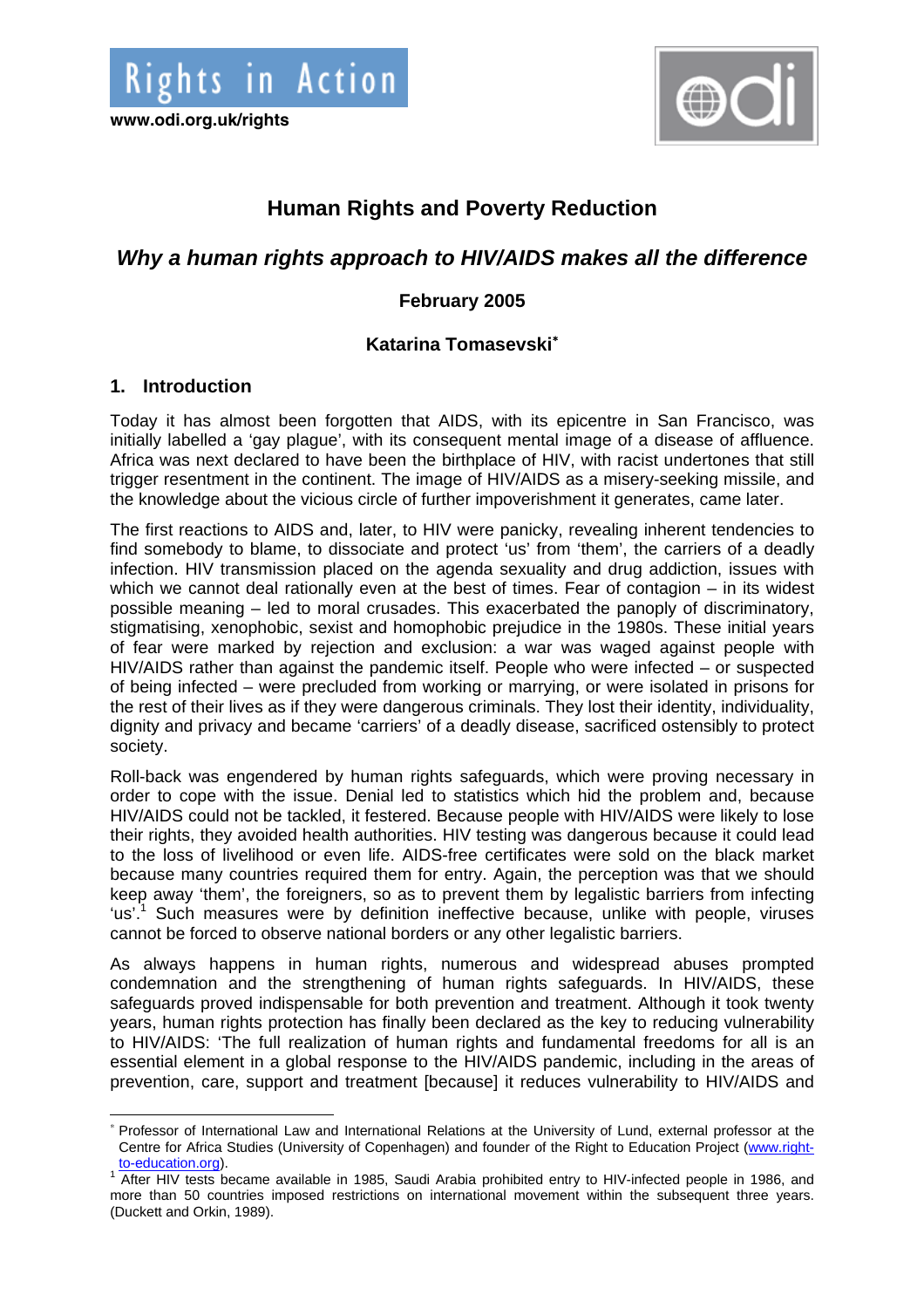prevents stigma and related discrimination against people living with or at risk of HIV/AIDS' (UN, 2001). The affirmation of human rights as 'an essential element' was evidence-based: the risk of infection for professional blood donors or through sexual intercourse for young girls cannot be decreased unless and until they have alternative means to secure their livelihoods. Moreover, the erroneous rationale that people who can transmit the infection will do so had led to criminalisation. The awareness of the illogic of criminalising people for the presence of HIV antibodies in their blood led to the shift from exclusion to inclusion. Involving people with HIV/AIDS proved indispensable for both prevention and care.

While prevention was the priority in the first AIDS decade, attention has now shifted to treatment. This has brought us closer to reaching a balance between prevention and treatment. The recent focus on access to medication for people with HIV/AIDS has highlighted the most controversial aspect of the human right to health – the extent to which drugs and medical services can be claimed as human rights. There is no international guarantee of free medication for people with impaired health, and country practices vary a great deal. The global consensus is that medical treatment should be affordable rather than free. Much as in all other health issues, then, the biggest health hazard proved to be poverty. To the knowledge that poverty causes ill health we have added what we learned in the HIV/AIDS pandemic: ill health deepens and broadens poverty. Factual inequalities resulting from impaired health, combined with poverty, create multi-layered obstacles to the enjoyment of all human rights.

Gradually and haltingly, we are making dents in the inverse care law, whereby 'the availability of good medical care tends to vary inversely with the need for it' (Hart, 1971: 405). Agonising debates have ensued about sharing the responsibility for life-sustaining medical treatment between wealthy and poor countries, between public authorities and pharmaceutical companies. In international law, this has required redrawing boundaries between trade law and human rights law, between commercial and public health priorities, so as to accord priority to public health emergencies and to the right to life over private-law protection of intellectual property and commercial interests.

#### **2. Human rights as a corrective for public health measures**

Today we are accustomed to compulsory public health measures, such as vaccination or fluoridation of drinking water. However, each of these was the object of fierce public debate when first introduced, and their implementation was accused of infringing individual rights and freedoms. Control of communicable diseases is the oldest and most developed part of public health law. Because health education is a slow process, law is often used as a shortcut, to lay down norms of healthy behaviour and to provide for their enforcement. The aims of public health law are to reduce health hazards and prevent exposure to them, and to improve the capacity of individuals and communities to cope with such hazards whenever prevention fails. In the HIV/AIDS pandemic, the failure of public authorities to ensure the safety of blood transfusion and blood products, of hospitals and pharmaceutical products, generated a great deal of human rights jurisprudence which affirmed state responsibility and defined the rights of victims in cases where the state failed to properly discharge it.

Both international and constitutional human rights guarantees prioritise public health rather than individual access to health services. There are two facets of public health important from the human rights viewpoint:

- On the one hand, protection of public health is one of the universally accepted grounds for limiting individual rights and freedoms. Preventing the spread of communicable diseases may entail deprivation of liberty, interference in privacy and family life, freedom of movement, freedom to manifest one's religion, freedom of information, or freedom of assembly and association.
- On the other hand, such limitations have to be defined by law and can be legally challenged if they unduly restrict human rights. Any restrictions have to be legitimate, necessary and proportionate, subjected to public oversight and judicial review, as in all other areas where the state exercises police powers. Thus, human rights have been accepted as a corrective for public health measures.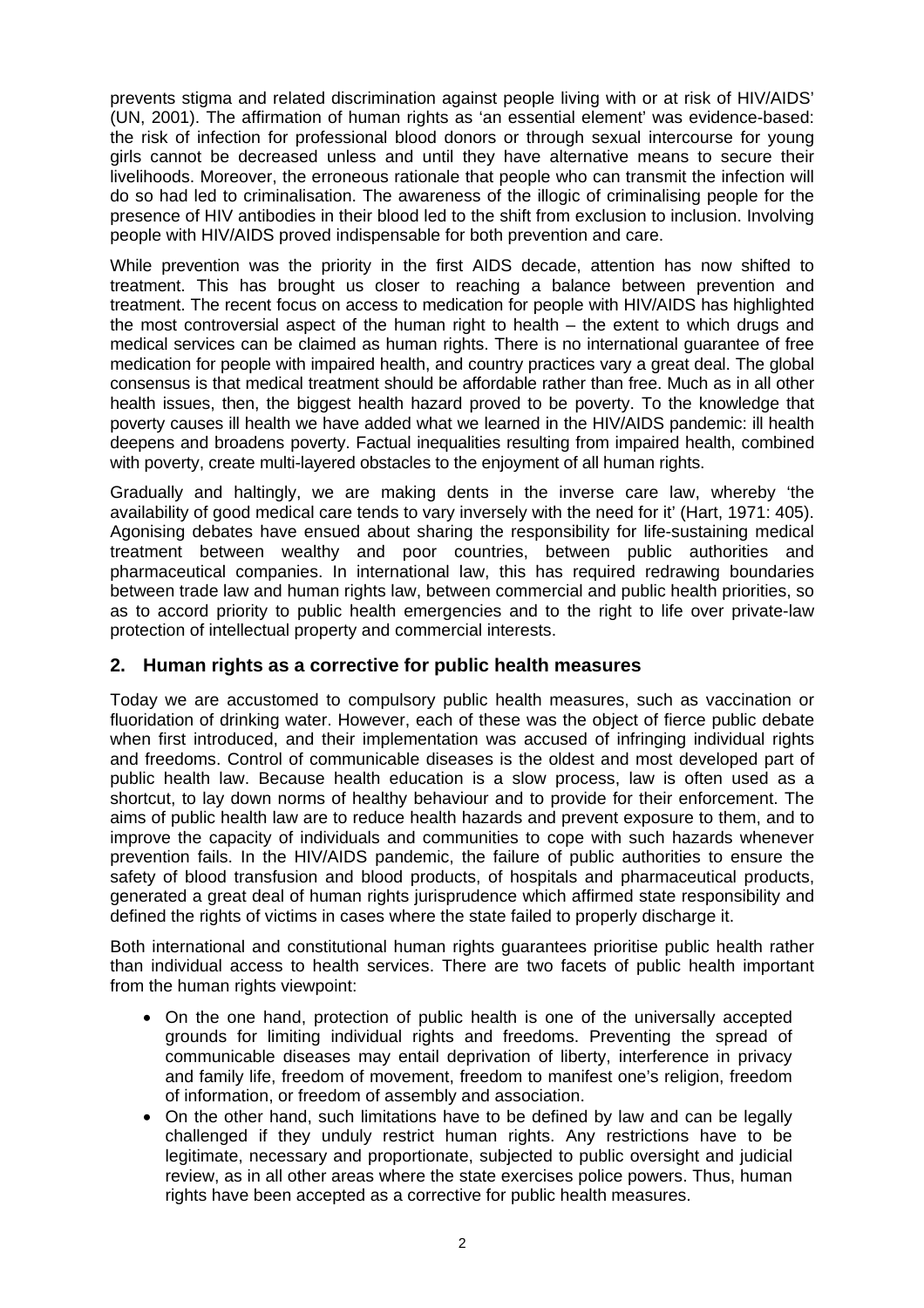Public health, especially in protection from epidemics, comprises numerous coercive, compulsory and discriminatory measures. In communicable diseases, it consists of the exercise of police powers to prevent a spread. Many such measures have been successfully challenged, and often changed, over the HIV/AIDS pandemic. Historically, public health used military terminology, abundant with terms such as surveillance, agent, defence, combat, or the vocabulary of policing, speaking about compulsory testing or contact tracing. Until the advent of human rights, public health spelled out individual obligations rather than rights. As late as 1975, WHO posited that 'the individual is obliged to notify the health authorities when he is suffering from communicable diseases (including venereal diseases) and must undergo examination, treatment, surveillance, isolation, or hospitalization' (WHO, 1983: 100). Gradually, the notion that 'the doctor always knows best' was supplanted by the rule of law, as with all other powers of the state. Nonetheless, people with communicable diseases still await an international bill of rights. Mentally ill people and people with disabilities have obtained formal affirmations of their human rights. We have not yet reached the stage where the rights of the ill are fully recognised, let alone respected and protected.

#### **3. Prevention and the right to know for self-protection**

Epidemiological studies have shown that the vast majority of HIV infections worldwide result from sexual intercourse. Sexual practices are the least known and the most difficult facet of human behaviour to influence by public policies. Because a cure for HIV infection is not available, and because the infection is lifelong, it is essential to prevent its further spread. The keystone of prevention has proved to be support for informed and responsible behaviour. Informed behaviour necessitates, however, explicit information about human sexuality; it can be the case that sex education at school remains outlawed.

Endless legal changes have taken place in the past two decades. A number of countries have adopted laws to make public advertising of condoms possible. Courts in many countries have had to rule as to whether sex education can be provided to children so as to enable them to protect themselves from HIV infection. The abyss between forceful demands that schoolchildren be provided with sex education as a matter of right, and denial of this sex education in the name of their parents' rights, defines the scope of the problem. Proponents of both extremes in this debate resort to human rights language in arguing their case. Proponents of children's right to know cite the children's best interests buttressed by public health considerations. International public health experts, convened by the Pan American Health Organization (PAHO/WHO), have found that 'sexuality refers to a core dimension of being human experienced and expressed in all that we are, what we feel, think and do' (PAHO/WHO, 2001: 6). Opponents cite parental rights and public morality, claiming that children should be protected from 'immoral "sex education"' (Pontifical Council for the Family, 2003). As summed up by the government of Lesotho, 'some parents strongly feel that sexual reproduction health education empowers children to be sexually active, whereas others feel that it enables them to make informed decisions' (UN Committee on the Rights of the Child, 1998).

An explicit provision on sex education is contained in the Convention on the Elimination of All Forms of Discrimination against Women (CEDAW), which obliges governments to ensure for girls and women 'access to specific educational information to help to ensure the health and well-being of families, including information and advice on family planning'. The Committee on the Rights of the Child has interpreted the Convention on the Rights of the Child (CRC) as affirming children's right to sex education in order to enable 'them to deal positively and responsibly with their sexuality'. It goes on to say:

The Committee wishes to emphasize that effective HIV/AIDS prevention requires States to refrain from censoring, withholding or intentionally misrepresenting health related information, including sexual education and information, and that ... States parties must ensure that children have the ability to acquire the knowledge and skills to protect themselves and others as they begin to express their sexuality. (UN Committee on the Rights of the Child, 1996)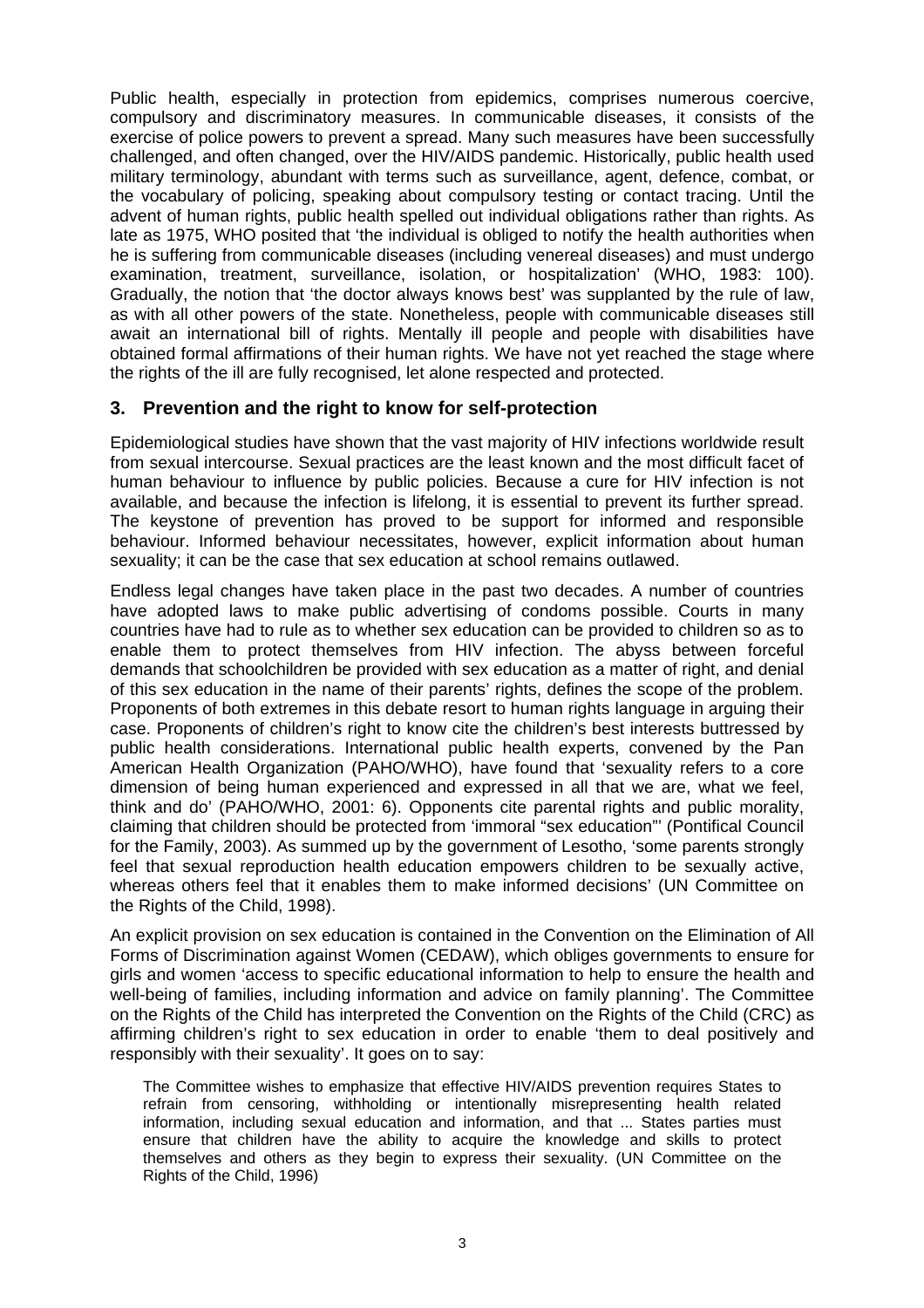#### **4. Multiple human rights implications of HIV-testing**

The discovery and commercial application of tests detecting exposure to HIV, in 1985, triggered a veritable epidemic of laws. Never before were there so many laws relating to a disease: 104 countries, more than two-thirds of the countries in the world, adopted HIV/AIDS-specific laws during the first decade of the AIDS pandemic (Tomasevski, 2000: 198-204). Most of them authorised HIV-testing and restrictions on people identified as HIVinfected. People were susceptible to discrimination in employment, travel, and insurance, and even prohibited from going to school or from marrying. Test results were used for nonmedical purposes and to the detriment of the people who had been tested. Moreover, compulsory testing was used often against prisoners, prostitutes and drug-users, who were labelled as 'high-risk groups'.

Because HIV-infected people can remain asymptomatic for a very long time, and because HIV infection can only be detected through blood tests, testing is important for public health surveillance. The lack of safeguards for confidentiality of HIV-testing and for nondiscrimination of those testing positive proved the biggest disincentive for voluntary testing programmes. Requirements that people be protected from involuntary testing emerged early and forcefully. They were preceded by international pronouncements against HIV/AIDSrelated discrimination, in Europe in 1983 and on the global level in 1988. These facilitated prohibitions of discrimination worldwide but, as yet, elimination of discrimination against people with HIV/AIDS remains a challenge everywhere. However, discrimination has been challenged in all corners of the world, and successfully so.

There are two opposed views on the individual responsibility to know one's own health  $$ including infection – status. In European human rights law, the right not to know has gained a great deal of support.<sup>2</sup> On the global level, UNAIDS has acknowledged that 'stigma and discrimination continue to stop people from having an HIV test' but has nevertheless advocated routine HIV-testing in the context of sexually transmitted infections, pregnancy and 'where HIV is prevalent and antiretroviral treatment available' (UNAIDS/WHO, 2004). Whether individuals can opt out of such routine testing depends on their knowledge of this choice and their capacity to exercise it. Prostitutes are, in particular, victimised by multiple stigma. Changed vocabulary, from 'prostitute' to 'commercial sex worker', helps only a little: the latter term does not translate well into most languages. Moreover, prostitution remains illegal in many countries.

The conditions that make it possible for people to choose or refuse testing, or to refuse risky behaviour whereby they might become infected, require examination of broader legal rules, not only those related to testing. The choices that people really have are outlined by the affirmation or negation of all their rights and freedoms. Denials of women's rights impede the ability to self-protect. For girls and women, obstacles include innumerable practices, such as forced prostitution, honour crimes, life-threatening unsafe abortions, or denial of legal protection against rape on the basis of a girl's or woman's sexual life (UN Human Rights Committee, 2000). International human rights bodies have forcefully objected to the denial of choice to girls and women owing to restrictive legal provisions on access to contraceptive information and services, especially 'to penal law provisions that impede their access to essential health services' (Hendriks, 1998: 401). Prevention messages are routinely based on the assumption that girls and women are free to make choices between safe and unsafe sex: information will make all the difference. Anti-human-rights messages have not disappeared, however. Suffice it to quote an example of advocacy for child marriage: 'To safeguard young people against sexual misbehaviour, early marriages must be encouraged by solving the current social and economic problems which cause marriage to be delayed' (WHO, 1992: 32).

 2 The 1997 Convention on Human Rights and Biomedicine stipulates in Article 10 (2): 'Everyone is entitled to know any information collected about his or her health. However, the wishes of individuals not to be so informed shall be observed.'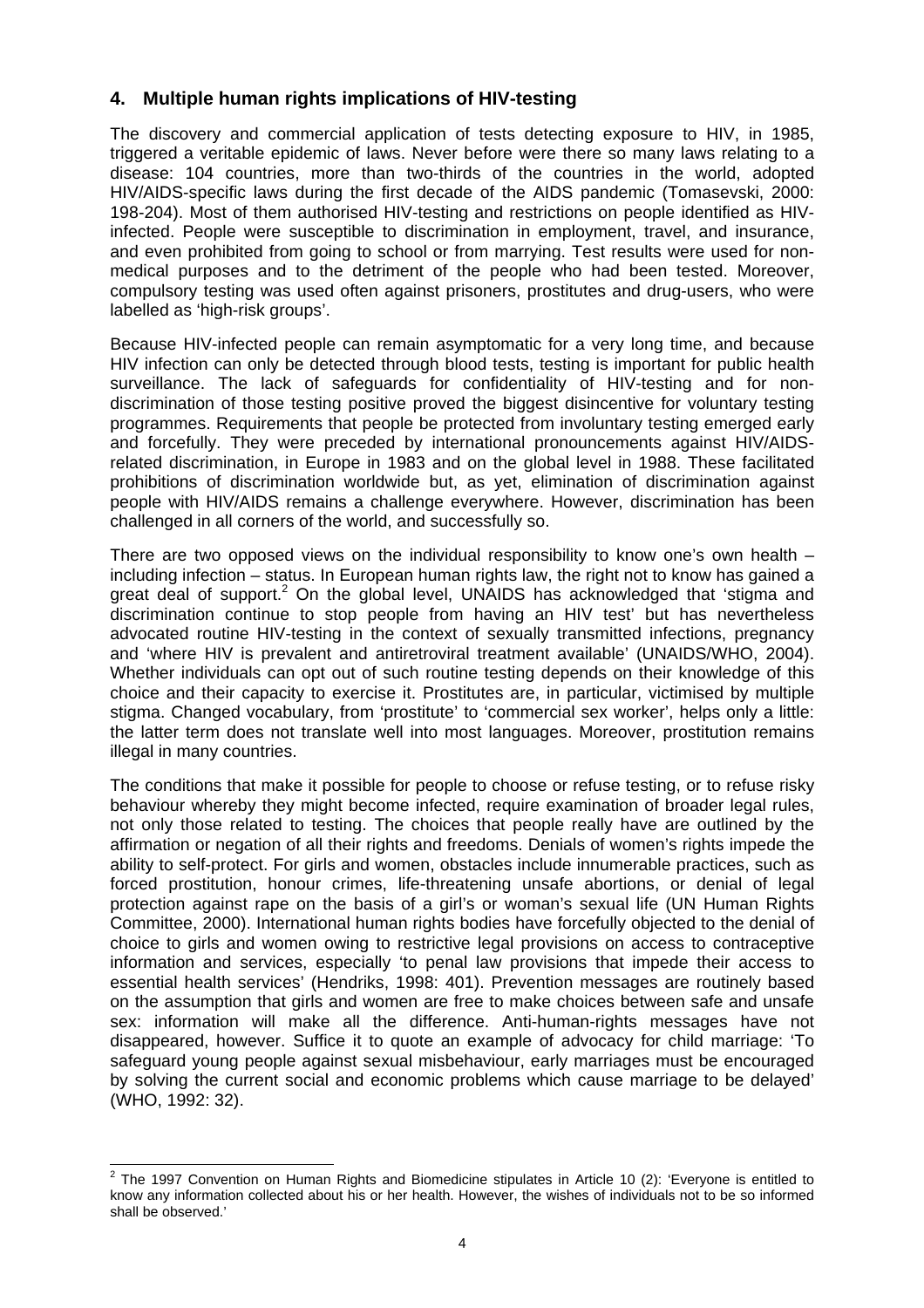Attempts to forge a common global standard of morality have never succeeded in history and are unlikely to be more successful in future. The guiding principle of taking responsibility for one's own health helps where individuals are free to make choices, and can therefore be held responsible for the choices they have made.

#### **5. Sharing the burden of the pandemic**

Whenever the burden of an epidemic is not spread evenly but concentrated in specific populations, whole populations become seen as 'sources of infection'. In the case of Africa, this was exacerbated by an early attribution of blame for the origin of AIDS, something which has resulted in African leaders still questioning scientific evidence regarding HIV/AIDS. Moreover, this uneven burden has been made painfully visible through societal, economic and medical costs of coping with the pandemic.

The absence of an enforceable claim upon a government to allocate a specific amount to health has led to a conclusion that 'the amount a nation can afford to spend on the pursuit of health is what it chooses to spend' (Townsend and Davidson, 1982: 27), confirmed by the World Bank as 'a question of political choice' (World Bank, 1992: xvii). The human rights corrective stems from the principle whereby the right to health, as with other economic and social rights, should enjoy priority in budgetary allocations. Also, inadequate or even diminished public funding assumes that disposable personal income enables people to pay for necessary health services, which may not be the case. Nevertheless, individual entitlements and corresponding governmental obligations in the provision of health care services remain an object of dispute and litigation, and there is as yet little global consensus. Generally, free health services are recommended in reproductive health and in infant and child healthcare, whereas the criterion of affordability should guide all others (WHO, 2002: 10). Reaching a balance between HIV/AIDS and other priorities is not an easy process, but is a necessary one, as illustrated in Box 1.

#### **Box 1: A difficult balance: antiretroviral treatment and other health needs**

Knowledge that free medical treatment can be obtained inevitably leads to claiming it, particularly amongst people whose lives depend on it. Large numbers of demands for access to free medical treatment for people with HIV/AIDS have been filed before domestic courts and the Inter-American Commission on Human Rights in Argentina, Chile, El Salvador, Guatemala, Honduras, and Nicaragua. That people were going to die unless medical treatment and drugs were provided strengthened cases: the right to life was in question. A number of cases were successful, which encouraged additional cases.

Legal arguments debated in such cases inevitably yielded to limited budgets to finance the medication and related health services for people with HIV/AIDS. In the case of El Salvador, the Inter-American Commission on Human Rights granted temporary protective measures (*medidas cautelares*), including antiretroviral medication. It decided so on 29 February 2000, and on 15 March 2000 the government informed the Commission that clinical histories of the applicants were being reviewed with the intention of identifying optimal medical treatment, and that the necessary funds to purchase medication were being sought. Thereafter, the views of the applicants and the government parted ways. The government claimed that it did whatever it could. The petitioners argued the opposite, asserting that the government had not undertaken 'reasonable financial adjustments to permit their purchase and administration'. The Commission has decided to continue examining this case and has provisionally concluded:

The IACHR is aware of the fact that the people of El Salvador are in the midst of a very difficult period brought on by a series of natural disasters, which has placed enormous demands on the health authorities and officials. In that context, the Inter-American Commission appreciates the efforts of the Salvadoran authorities to address the needs of persons infected with HIV/AIDS in that country. The supply of anti-retroviral medications has been steadily increasing in recent months, and the State has announced that it will continue to adopt the measures necessary in that regard. (Inter-American Commission on Human Rights, 2001).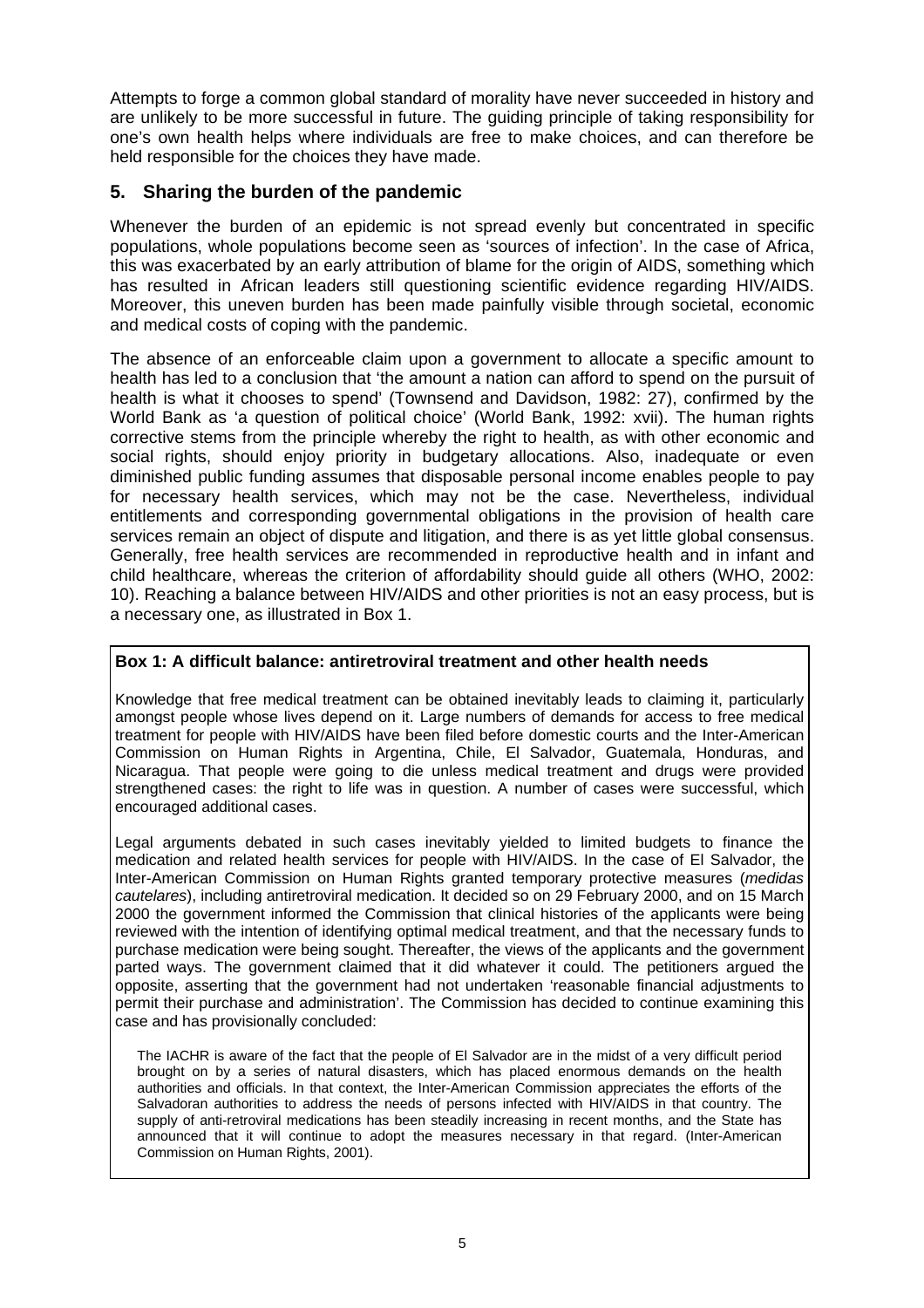## **6. Changing law on life-prolonging drugs**

A series of human rights challenges at the turn of the millennium has reinforced governmental responsibilities, and related powers, in protecting public health. This has facilitated defining the boundaries between trade law and human rights law. On 1 January 1995, the TRIPs (Trade-Related Aspects of Intellectual Property Rights) Agreement came into force. Its impact was highlighted by a court case in South Africa regarding enhanced availability of HIV/AIDS-related drugs. Thirty-nine pharmaceutical companies, who took the government of South Africa to court for breaching their property rights in 1998, had to withdraw their suit in 2001 owing to the negative publicity that the case generated worldwide (Kongolo, 2001: 601-27). Life-saving drugs are widely perceived as entitlements based on the right to health, which should be prioritised over commercial considerations. Indeed, this hierarchy of values was subsequently embodied in the Doha Declaration on the TRIPs Agreement and Public Health, which has affirmed the 'WTO Members' right to protect public health and, in particular, promote access to medicines for all' (WTO, 2001, 2003).

However, access to free healthcare services and necessary drugs as an individual entitlement does not enjoy full recognition worldwide. International human rights treaties tend to repeat the oldest definition of the right to health from the WHO Constitution as 'the enjoyment of the highest attainable standard of health', with health defined as 'a state of complete physical, mental and social well-being'. The International Covenant on Economic, Social and Cultural Rights is vague on specifying individual entitlements, obliging the states to 'create conditions which would ensure to all medical services and medical attention in the event of sickness'. The African Charter on Human and Peoples' Rights obliges states to ensure that people 'receive medical attention when they are sick'. The Protocol of San Salvador goes further and affirms that health is a public good. It obliges states to extend 'the benefits of health services to all individuals' and urges them to prioritise satisfaction of health needs of 'those whose poverty makes them the most vulnerable'. $3$ 

The reluctance of governments to guarantee an open-ended individual entitlement is understandable: health needs are limitless. As in other areas, priorities are determined through democratic processes and entrenched in law. Courts worldwide have refrained from interfering in democratically made decisions or professional medical judgements. One example comes from English jurisprudence: 'Difficult and agonizing judgements have to be made as to how a limited budget is best allocated to the maximum advantage of maximum number of patients. This is not a judgement which the court can make' (R. vs Cambridge Health Authority, 1995). Another comes from the Constitutional Court of South Africa. In the case of a terminally ill patient who needed continuous medical treatment to prolong his life, the Court declined to find for him because this 'would have the consequence of prioritizing the treatment of terminal illnesses over other forms of medical care' (Soobramoney vs Minister of Health, 1997). In a different case, which revolved around reduction of the risk of HIV-transmission to newly born babies through the administration of antiretroviral drug nevirapine, the Court has defined governmental obligations as follows:

This case concerns particularly those who cannot afford to pay for medical services. There is a difference in the positions of those who can afford to pay for services and those who cannot. State policy must take account of these differences. Here we are concerned with children born in public hospitals and clinics to mothers who are for the most part indigent and unable to gain access to private medical treatment which is beyond their means. They and their children are in the main dependent upon the state to make healthcare services available to them. In evaluating government's policy, regard must be had to the fact that this case is concerned with newborn babies whose lives might be saved. (Minister of Health vs Treatment Action Campaign, 2002)

The Court has thus affirmed the priority of prevention over cure, and of children over adults, and – most importantly – its has affirmed government's discretion in resorting to different or better methods of coping with HIV/AIDS as long as these comply with its constitutional

l  $3$  Excerpts from those and other international instruments are comprised in Alfredsson and Tomasevski (1998).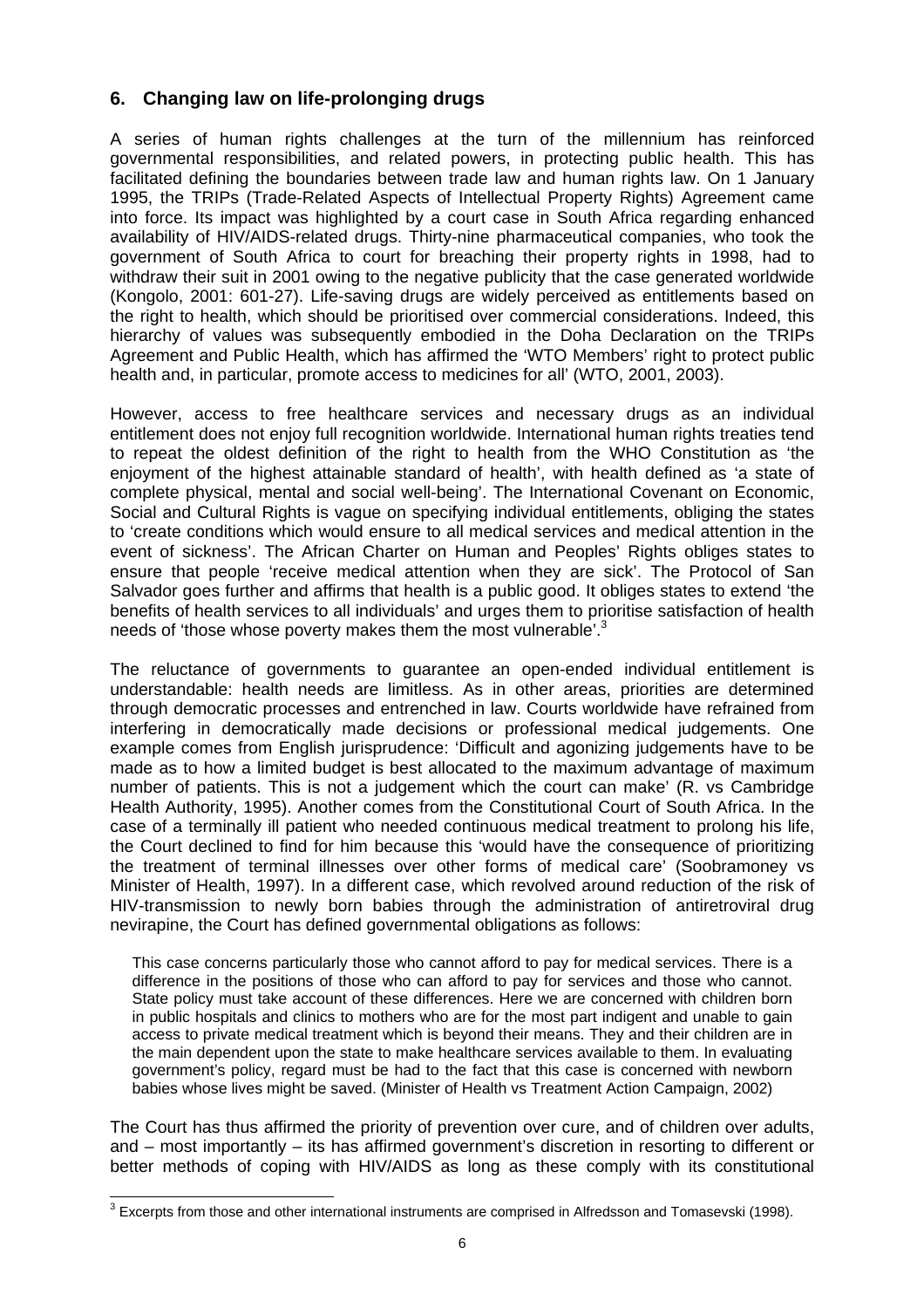obligation to progressively eliminate or at least reduce health hazards, especially those that stem from deprivation.

#### **7. A look back and a look forward**

As the inability of medicine to provide a cure for AIDS or a vaccine against HIV infection has shattered unrealistic optimism in science and technology, rethinking the rights and wrongs in responding to HIV/AIDS obtains increased importance. The inability to cure highlights caring, avoiding societal responses that supplant wrongs for rights. Previous epidemics never provided a voice to sufferers. The novelty of the AIDS pandemic is that for the first time in history those infected and affected<sup>4</sup> do have the right to a voice, the right to know, the right to challenge, and the right to participate in policy-making.

HIV/AIDS became a test case for applying human rights in response to a pandemic by showing pertinent problems in their extreme, and also by forging solutions which integrated human rights faster and deeper than anybody thought possible. The best feature of HIV/AIDS is that transmission of HIV infection is preventable, and that prevention is in our hands. However, if progress has been outstanding, advances have been uneven and marred by setbacks.

During the past twenty-five years, the notion of burden-sharing has followed on from the changed knowledge about the pandemic. Initially seen as 'AIDS-free', women became the focus of attention because of their vulnerability to the infection. And yet, much of this vulnerability is manmade, literally so, and can be reduced if women's rights are fully protected, by men and women jointly. A rights-based approach to HIV/AIDS requires translating into practice women's 'right to have control over and decide freely and responsibly on matters related to their sexuality, including sexual and reproductive health, free of coercion, discrimination and violence' (UN, 1995). Nonetheless, this almost-consensus attained at the 1995 Beijing Conference was immediately undermined by numerous reservations, and during the past decade controversies have increased.

Disagreements as to the formulation of a globally shared vision have increased, resulting from the altered policy of the government of the US. The European Parliament regretted in 2002 the lack of global agreement on 'expanding the access to reproductive health services, including information and education on reproductive and sexual health', and the Council of Europe noted in 2003 that 'clinics close and access to reproductive health services becomes more difficult for lack of funding, less poor women worldwide can afford contraception'. It is a sobering thought that we entered the third millennium without having been able to secure, globally, women's rights to self-protection against HIV infection. This remains an unmet challenge for the third decade of the pandemic.

#### **References**

- Alfredsson, G. and Tomasevski, K. (1998) *A Thematic Guide to Documents on Health and Human Rights*. The Hague: Martinus Nijhoff Publishers.
- Duckett, M. and Orkin, A. J. (1998) 'AIDS-related Migration and Travel Policies and Restrictions: A Global Survey', *AIDS* 3, supplement 1: 231-52.

Hart, J. T. (1971) 'The Inverse Care Law', *The Lancet*, 27 February.

Hendriks, A. (1998) 'The Right to Health in National and International Jurisprudence', *European Journal of Health Law* 5: 389-408.

*Jorge Odir Miranda Cortez et al. versus El Salvador*. Case 12.249, 7, para. 48 (2001) (Inter-American Commission on Human Rights).

 4 The chronology of the AIDS pandemic exhibited many changes in vocabulary. Suffice it to provide one example: 'We condemn attempts to label us as "victims", which implies defeat, and we are only occasionally "patients", which implies passivity, helplessness and dependence upon the care of others. We are "people with AIDS"' (PWA Coalition, 1987)